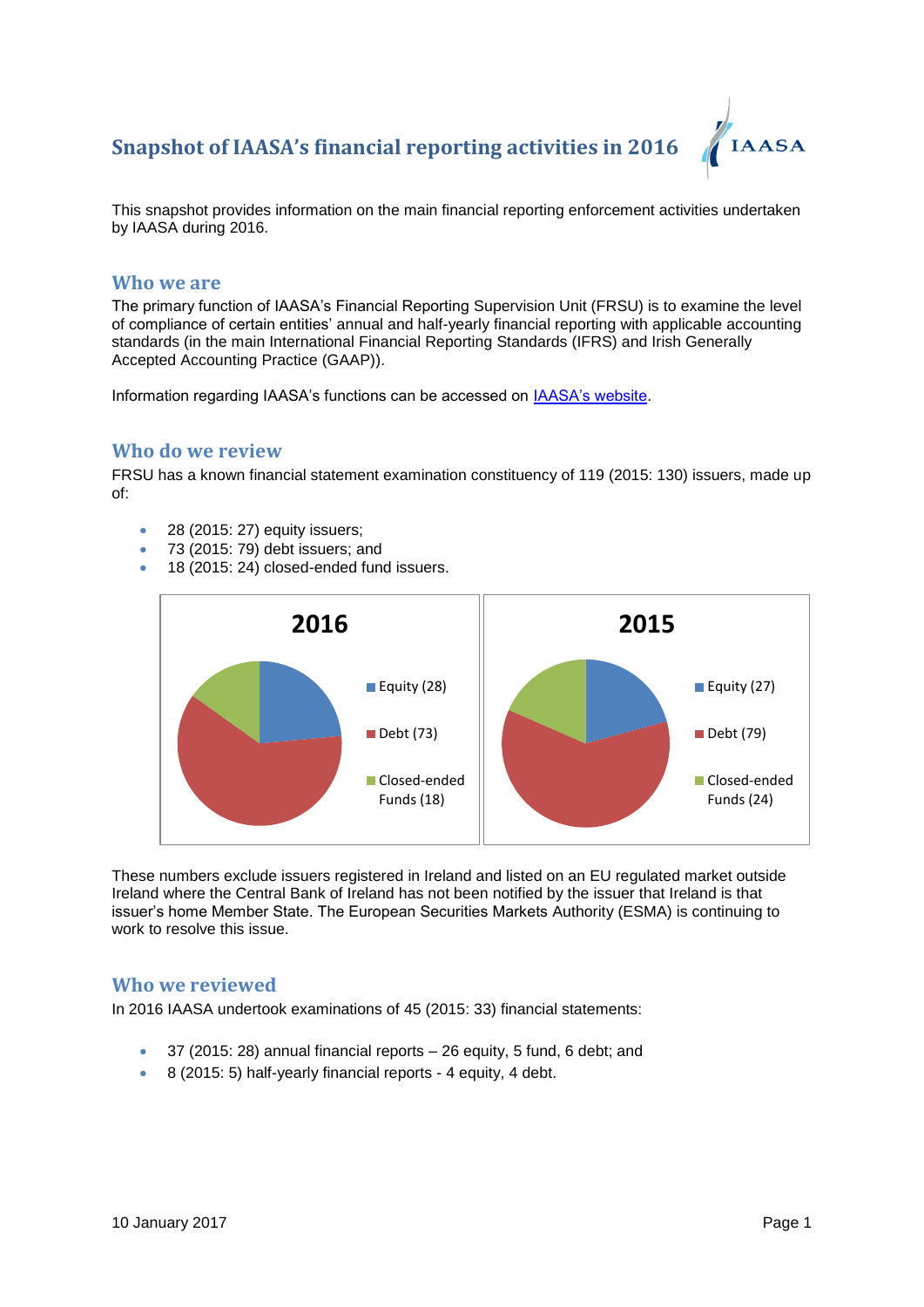



In addition, IAASA undertook thematic examinations of 27 equity issuers falling within IAASA's remit, covering:

- operating lease commitments;
- defined benefit pension scheme assumptions;
- the recognition of intangible assets and scale of acquisition activity;
- equity settled share-based payment disclosures; and
- the application of IFRS 13 *Fair Value Measurement* by Irish issuers.

FRSU publications are available at<http://www.iaasa.ie/Publications/FRSU>

### **What we reviewed**

The 45 (2015: 33) examinations undertaken in 2016 comprised:

- 9 (2015: 15) unlimited scope examinations;
- 24 (2015: 13) focused examinations; and
- 12 (2015: 5) follow-up examinations.

FRSU held face-to-face meetings and/or conference calls with 11 (2015: 10) issuers during the year.

A total of 149 (2015: 162) matters were raised with issuers' directors during 2016. The average number of matters raised with issuers in respect of unlimited scope examinations undertaken was 11 (2015: 7).

The more common matters raised with issuers are analysed in the following chart: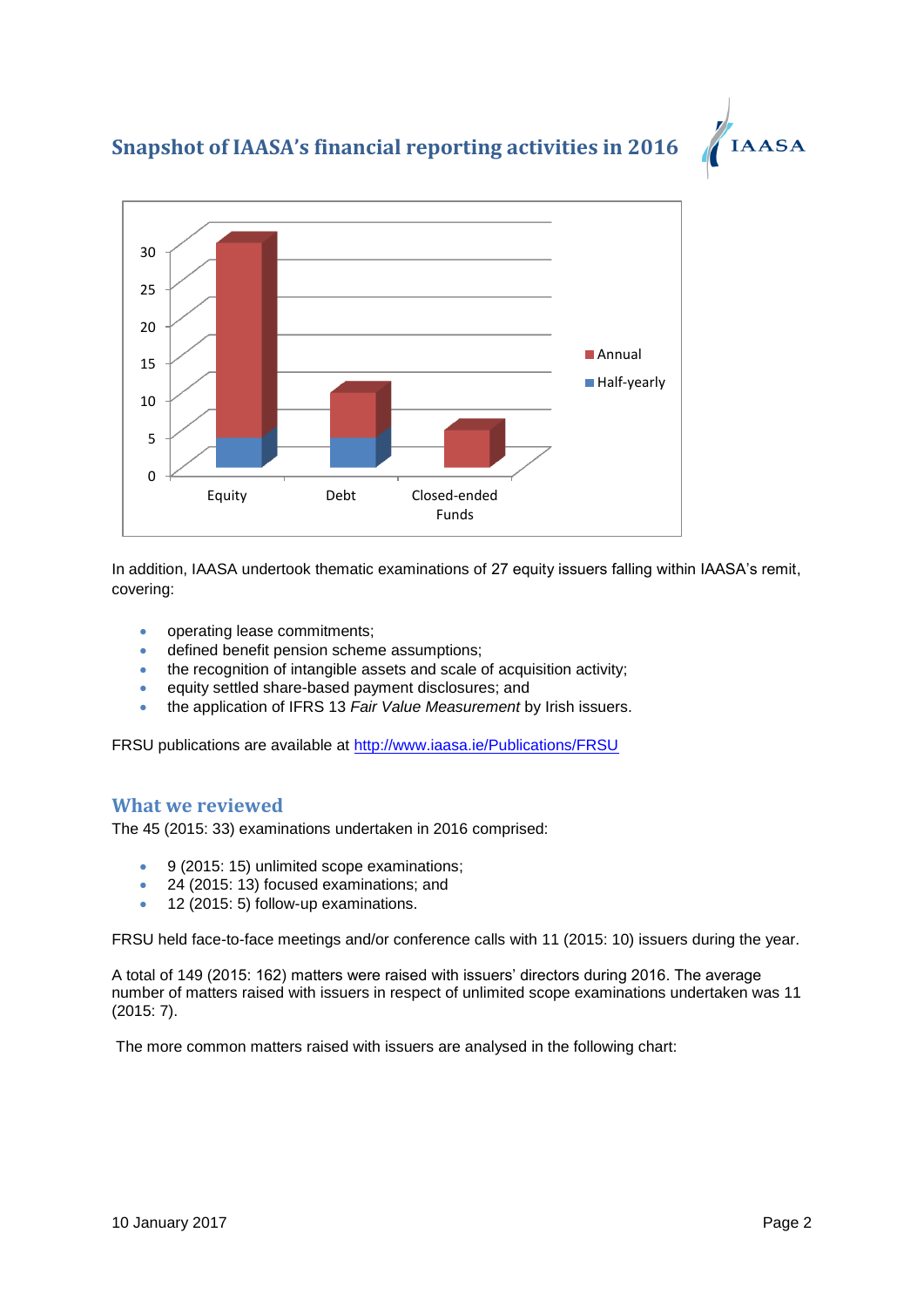

In addition to the IFRS matters noted above a further 15 (2015: 1) matters were raised with 2 (2015: 1) issuers applying Irish GAAP.

### **What our key findings were**

A total of 19 (2015: 17) issuers provided 61 (2015: 78) undertakings in respect of future periodic financial reports. During 2016, 1 (2015: nil) issuer voluntarily re-filed its financial statements following an examination by IAASA.

Of the total 61 undertakings provided, 10 undertakings (2015:1) were received from 2 (2015: 1) issuers applying Irish GAAP. Those undertakings related to FRS 102 *The Financial Reporting Standard Applicable in the UK and Republic of Ireland* and FRS 104 *Interim Financial Reporting.* 

## **The financial reporting decisions we published**

To date, the outcome of 5 financial reporting decisions taken in 2016 have been published. Those and all other published decisions are available at [http://www.iaasa.ie/Publications/FRSU.](http://www.iaasa.ie/Publications/FRSU) Further 2016 decisions will be published over the coming weeks.

## **And the other Papers we published in 2016**

Publications by IAASA during 2016 were:

November 2016 [Desk top survey on the application of IFRS 13](http://www.iaasa.ie/getmedia/2579243e-d7ae-4c55-9bbf-1621a2c9058a/IFRS-13-Fair-value-thematic-2Nov2016.pdf?ext=.pdf) *Fair Value Measurement* by Irish

10 January 2017 **Page 3**